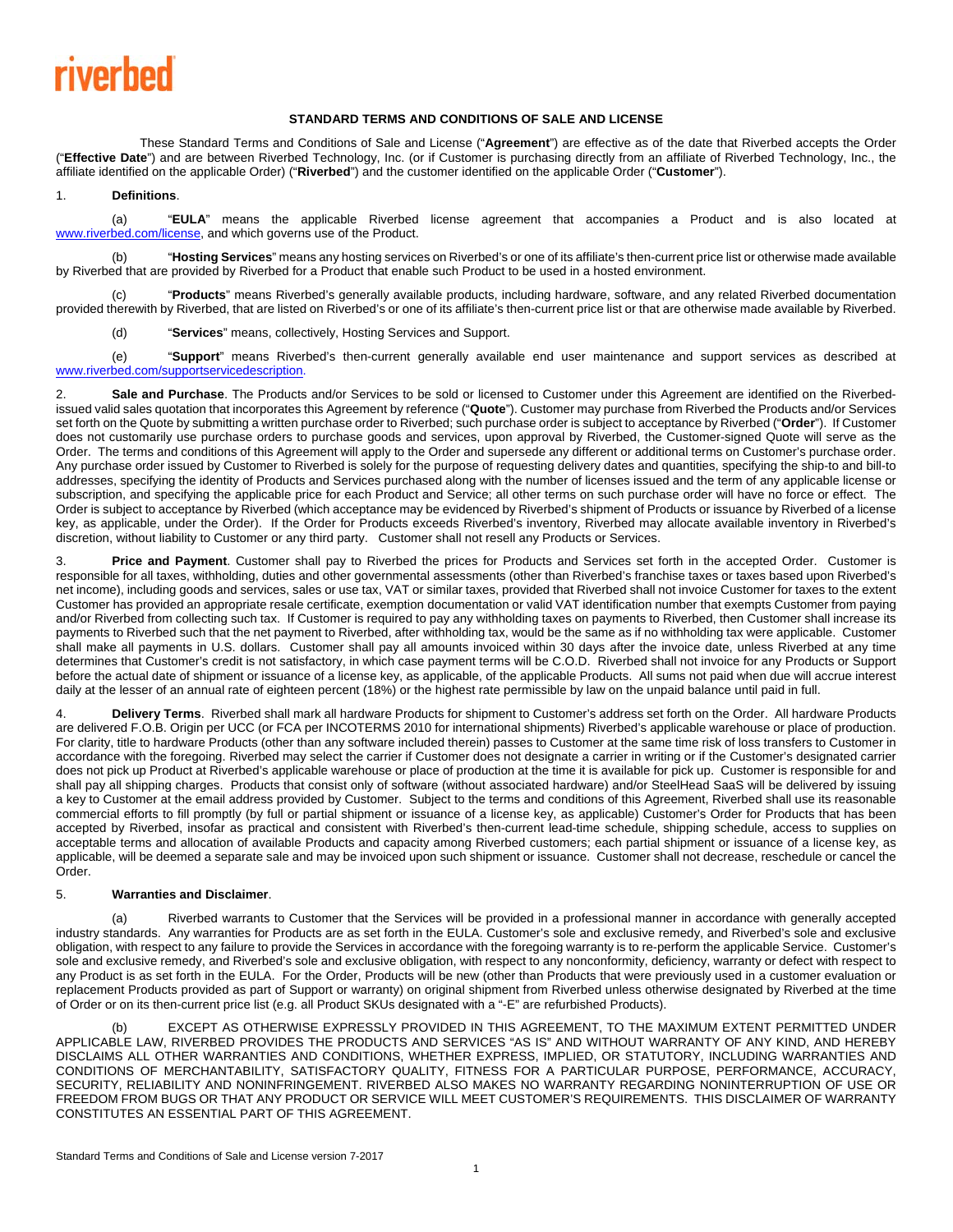# rivorhod

6. **Use of Riverbed Products**. All Products are subject to, and Customer shall comply with, the terms and conditions of the EULA. No licenses or usage rights for any Products are granted under this Agreement.

7. **Support Services**. Subject to Customer's compliance with all terms of this Agreement and annual advance payment of Riverbed's thenstandard fees for the level of Support purchased, Riverbed shall use reasonable commercial efforts to provide Support to Customer. Riverbed is not obligated to provide, and Customer shall not request, any Support for any Product with respect to which a Support contract is not then in effect or with respect to which Support fees have not been timely and fully paid to Riverbed. Customer shall not escalate any calls to Riverbed for Support nor install any updates, upgrades, bug fixes or the like for any Product with respect to which a Support contract is not then in effect or with respect to which Support fees have not been timely and fully paid to Riverbed. Riverbed's obligations under any Support plan with respect to any Product are subject to Customer's annual advance payment of Riverbed's applicable Support fee. Riverbed may elect to cancel a Support plan for which full payment has not been received. Customer acknowledges that Riverbed has the right to verify Customer's entitlement to receipt of Support, and that Customer is entitled to receive Support only on Products for which Riverbed has been paid the applicable Support fees. The purchase or renewal of Support for any Product purchased by Customer requires the purchase or renewal of Support for all Products purchased by Customer, and Riverbed is not obligated to provide Support to Customer if the foregoing condition is not met. Riverbed retains ownership of any intellectual property resulting from performance of Services. If, with respect to a particular Product, there is a lapse in Support, (a) any subsequent purchase of Support will be deemed purchased retroactive to the later of (i) the date on which any prior Support period concluded or (ii) the date on which the particular Product was purchased, and (b) Customer shall pay all applicable Support fees for such lapsed period plus an additional twenty percent (20%) charge on the applicable Support fees for the lapsed Support period, which amounts will be based on the level of Support that Customer requests to purchase for such Products on a go-forward basis. Riverbed reserves the right to discontinue the manufacture or sale of, or otherwise render or treat as obsolete, any Product, subject to Riverbed's end of sale / end of support policy at www.riverbed.com/supportpolicy. If Customer purchases any supplemental support services, including Focused Support Services and/or Riverbed Resident Support Services, the terms of this Agreement do not apply to such services and the terms set forth at www.riverbed.com/proactivesupportservices will apply to such purchase.

8. **Hosting Services**. If Customer purchases any Hosting Services, such Hosting Services are subject to the applicable terms and conditions set forth in the EULA.

9. **Professional Services**. If Customer purchases any training, consulting, installation and/or other professional services, the terms of this Agreement do not apply to such services and the terms set forth at www.riverbed.com/termsandconditions/professionalservices will apply to such purchase.

10. **Confidentiality**. Each party (the "**Receiving Party**") agrees that any nonpublic information, software, inventions (whether patentable or not), algorithms, designs, know-how, ideas, product development plans, pricing and discounts, and all customer, business, technical, training and financial information (collectively, "**Confidential Information**") it obtains from the other (the "**Disclosing Party**") are the confidential property of the Disclosing Party and its suppliers. Without limiting the foregoing, the Products (including their design and structure) and all information on Riverbed's customer care website constitute trade secrets and/or Confidential Information of Riverbed or its licensors. Except as expressly and unambiguously allowed herein, the Receiving Party will hold the Disclosing Party's Confidential Information in confidence using the same degree (but no less than a reasonable degree) of care and protection that it uses to protect its own Confidential Information of a similar nature and not use or disclose any Confidential Information. Notwithstanding the foregoing, the Receiving Party may disclose Confidential Information to those of its employees and contractors with a need to know such Confidential Information and who have signed a written agreement with nonuse and nondisclosure provisions at least as protective of such Confidential Information as the terms of this Agreement. Confidential Information does not include any information that (a) was publicly known at the time of the Disclosing Party's communication thereof to the Receiving Party or becomes publicly known thereafter through no fault of the Receiving Party, (b) was in the Receiving Party's possession free of any obligation of confidentiality at the time of the Disclosing Party's communication thereof to the Receiving Party, (c) is rightfully obtained by the Receiving Party free of any obligation of confidentiality from a third party authorized to make such disclosure without restriction, or (d) is identified by the Disclosing Party as no longer proprietary or confidential. The Receiving Party may disclose Confidential Information to the minimum extent disclosure is required by court order or as otherwise required by law, on condition that (i) notice of such requirement for such disclosure is given to the Disclosing Party prior to making any such disclosure (if permitted under applicable law), and (ii) the Receiving Party ensures that any Confidential Information disclosed under this provision will still be afforded the protection of this Agreement to the extent it does not become publicly available as a result of such disclosure. Because of the unique and proprietary nature of the Confidential Information, it is understood and agreed that the Disclosing Party's remedies at law for a breach by the Receiving Party of its obligations under this Section will be inadequate and that the Disclosing Party will be entitled to equitable relief (including provisional and permanent injunctive relief) in addition to any other remedies. Without limiting the foregoing, Customer shall not provide the Products or disclose any Riverbed Confidential Information, Riverbed documentation or any information regarding any Products to any Riverbed competitors. Customer shall not, without Riverbed's prior written consent, publish or provide to any third party results of any benchmark or comparison tests of any Products. Upon termination or expiration of this Agreement, the Receiving Party shall return or destroy all Confidential Information of the Disclosing Party in its possession. The obligations set forth in this Section will survive any termination or expiration of this Agreement.

11. **Limited Liability**. NOTWITHSTANDING ANYTHING ELSE IN THIS AGREEMENT OR OTHERWISE, BUT SUBJECT TO THE MAXIMUM EXTENT PERMITTED UNDER APPLICABLE LAW, WITH RESPECT TO ANY SUBJECT MATTER OF THIS AGREEMENT OR UNDER ANY TORT, CONTRACT, NEGLIGENCE, STRICT LIABILITY, STATUTE OR OTHER LEGAL OR EQUITABLE THEORY, (A) NEITHER RIVERBED NOR ANY OF ITS AFFILIATES OR SUPPLIERS IS LIABLE FOR (I) ANY INDIRECT, SPECIAL, EXEMPLARY, PUNITIVE, INCIDENTAL OR CONSEQUENTIAL DAMAGES, OR FOR ANY LOSS OF PROFITS, CONTRACTS, BUSINESS, REVENUES, GOODWILL OR REPUTATION, (II) COST OF COVER OR COST OF PROCUREMENT OF SUBSTITUTE GOODS, TECHNOLOGY OR SERVICES, OR (III) LOSS OR CORRUPTION OF DATA, INTERRUPTION OF USE, LOSS OF GOODWILL, WORK STOPPAGE, ACCURACY OF RESULTS, COMPUTER FAILURE OR MALFUNCTION, OR DAMAGES RESULTING FROM CUSTOMER'S USE OF (OR INABILITY TO ACCESS OR USE) ANY PRODUCT OR SERVICE, AND (B) THE AGGREGATE LIABILITY OF RIVERBED AND ITS AFFILIATES AND SUPPLIERS WILL NOT EXCEED THE AGGREGATE FEES RECEIVED BY RIVERBED FROM CUSTOMER UNDER THIS AGREEMENT DURING THE TWELVE MONTH PERIOD PRIOR TO THE DATE THE CAUSE OF ACTION AROSE. THE FOREGOING LIMITATION IS CUMULATIVE, WITH ALL CLAIMS BEING AGGREGATED TO DETERMINE SATISFACTION OF THE LIMIT. THE EXISTENCE OF ONE OR MORE CLAIMS WILL NOT ENLARGE THE LIMIT. THE FOREGOING LIMITATIONS WILL APPLY EVEN IF RIVERBED IS INFORMED OF THE POSSIBILITY OF SUCH DAMAGES. THE PRODUCTS ARE NOT DESIGNED FOR USE IN ANY DEVICE OR SYSTEM IN WHICH A MALFUNCTION OF THE PRODUCT WOULD RESULT IN FORESEEABLE RISK OF INJURY OR DEATH TO ANY PERSON. THIS INCLUDES OPERATION OF NUCLEAR FACILITIES, LIFE-SUPPORT SYSTEMS, AIRCRAFT NAVIGATION OR COMMUNICATION SYSTEMS AND AIR TRAFFIC CONTROL. NEITHER RIVERBED NOR ANY OF ITS AFFILIATES IS LIABLE FOR ANY FAILURE OR DELAY DUE TO MATTERS BEYOND ITS REASONABLE CONTROL OR FOR ANY ALLOCATION OF PRODUCTS BETWEEN ITS CUSTOMERS IN THE EVENT OF A SHORTAGE. THIS SECTION DOES NOT LIMIT LIABILITY FOR BODILY INJURY OF A PERSON.